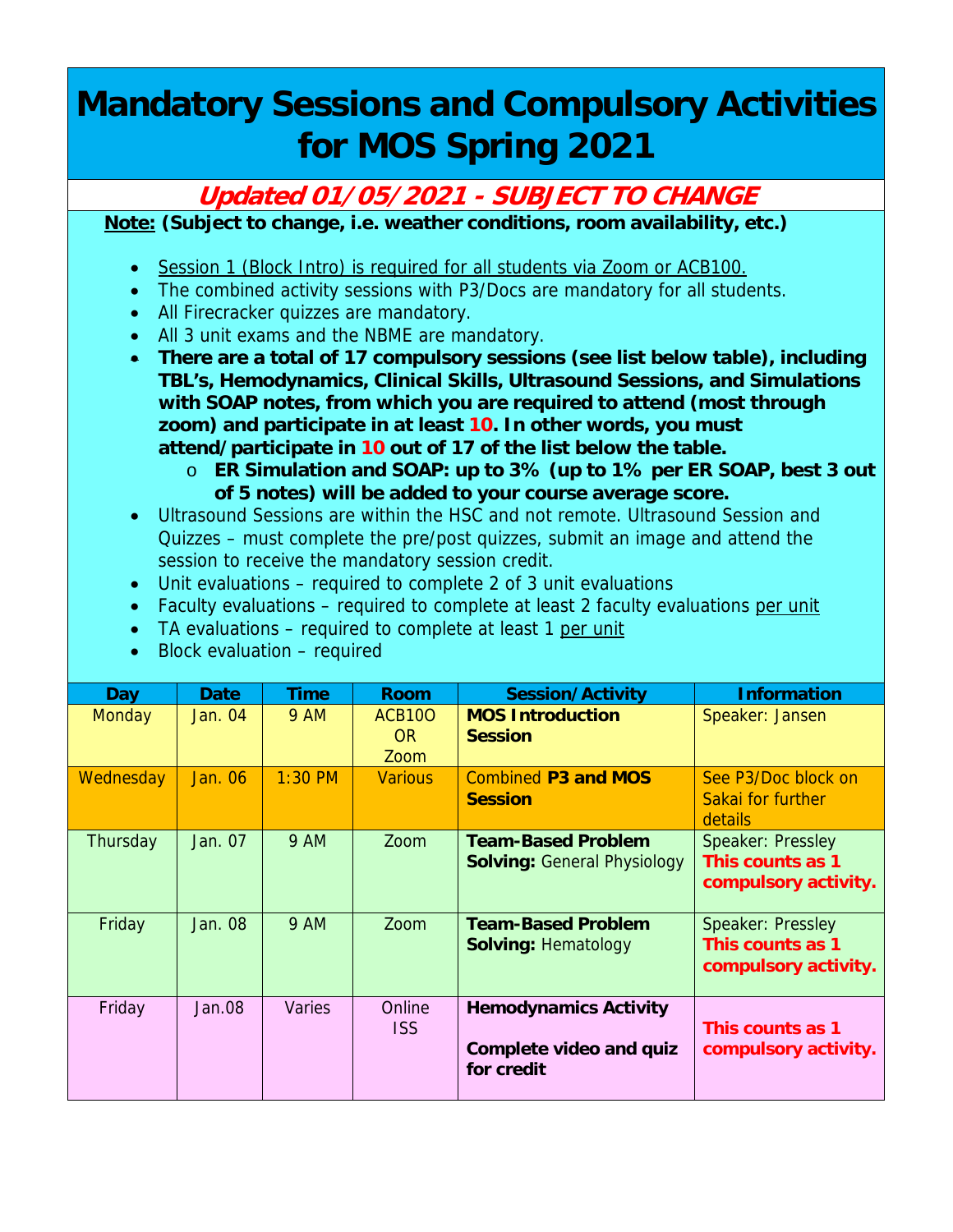| Friday                               | <b>Jan. 08</b>                | <b>Noon</b>   | Online            | <b>Firecracker Quiz 01</b>                                                                                                                                            | See email from<br>Firecracker for further<br>details                                                                                                                                     |
|--------------------------------------|-------------------------------|---------------|-------------------|-----------------------------------------------------------------------------------------------------------------------------------------------------------------------|------------------------------------------------------------------------------------------------------------------------------------------------------------------------------------------|
| Monday                               | Jan. 11                       | <b>9 AM</b>   | Zoom              | <b>Team-Based Problem</b><br><b>Solving: Capillary Exchange</b>                                                                                                       | Speaker: Pressley and<br>Artigas<br>This counts as 1<br>compulsory activity.                                                                                                             |
| Tuesday                              | Jan. 12                       | <b>Noon</b>   | Online            | <b>US01 Pre-Quiz</b><br><b>Open for 24 hours</b>                                                                                                                      | Check Sakai calendar<br>for more information                                                                                                                                             |
| Wednesday                            | Jan. 13                       | 9 am          | Zoom              | <b>Workshop: ECG</b>                                                                                                                                                  | Speaker: Artigas<br>This counts as 1<br>compulsory activity.                                                                                                                             |
| Wednesday,<br>Thursday<br>and Friday | Jan. 13<br>through<br>Jan. 15 | Sign-up       | SimLife<br>Center | <b>Ultrasound 01 - this is two</b><br>sessions in one - Heart<br>Sounds <b>AND</b> Ultrasound<br>Arrive 15 minutes before<br>your scheduled session for<br>attendance | Clinical Attire, white<br>coat and red name<br>badge REQUIRED<br>No Jeans<br>This counts as 1<br>compulsory activity<br>if both pre/post<br>quiz are completed<br>and image<br>submitted |
| Friday                               | Jan. 15                       | <b>Noon</b>   | Online            | <b>Firecracker Quiz 02</b>                                                                                                                                            | See email from<br>Firecracker for further<br>details                                                                                                                                     |
| Friday                               | Jan. 15                       | 5 pm          | Online            | <b>US01 Post-Quiz</b><br><b>Open for 24 hours</b>                                                                                                                     | Check Sakai calendar<br>for more information                                                                                                                                             |
| Wednesday                            | <b>Jan. 20</b>                | <b>Varies</b> | Zoom              | <b>ER</b><br><b>Simulation/Telemedicine</b><br>Case 01<br>Use the sign-up tool to<br>choose your time                                                                 | <b>NOTE: To receive</b><br>mandatory credit,<br>attendance and<br>completion of SOAP<br>note is required<br>This counts as 1<br>compulsory activity.                                     |
| <b>Friday</b>                        | Jan. 22                       | <b>9 AM</b>   | Remote            | <b>MOS Exam One</b>                                                                                                                                                   | <b>Proctored through</b><br><b>Examplify and Remotely</b><br><b>Taken</b>                                                                                                                |
| Available through MedHub             |                               |               |                   | <b>Evaluations for Unit One</b>                                                                                                                                       | See announcement on<br>Sakai for further<br>details                                                                                                                                      |
| Tuesday                              | Jan. 26                       | <b>Noon</b>   | Online            | <b>US02 Pre-Quiz</b><br>Open 24 hours                                                                                                                                 | Check Sakai calendar<br>for more information                                                                                                                                             |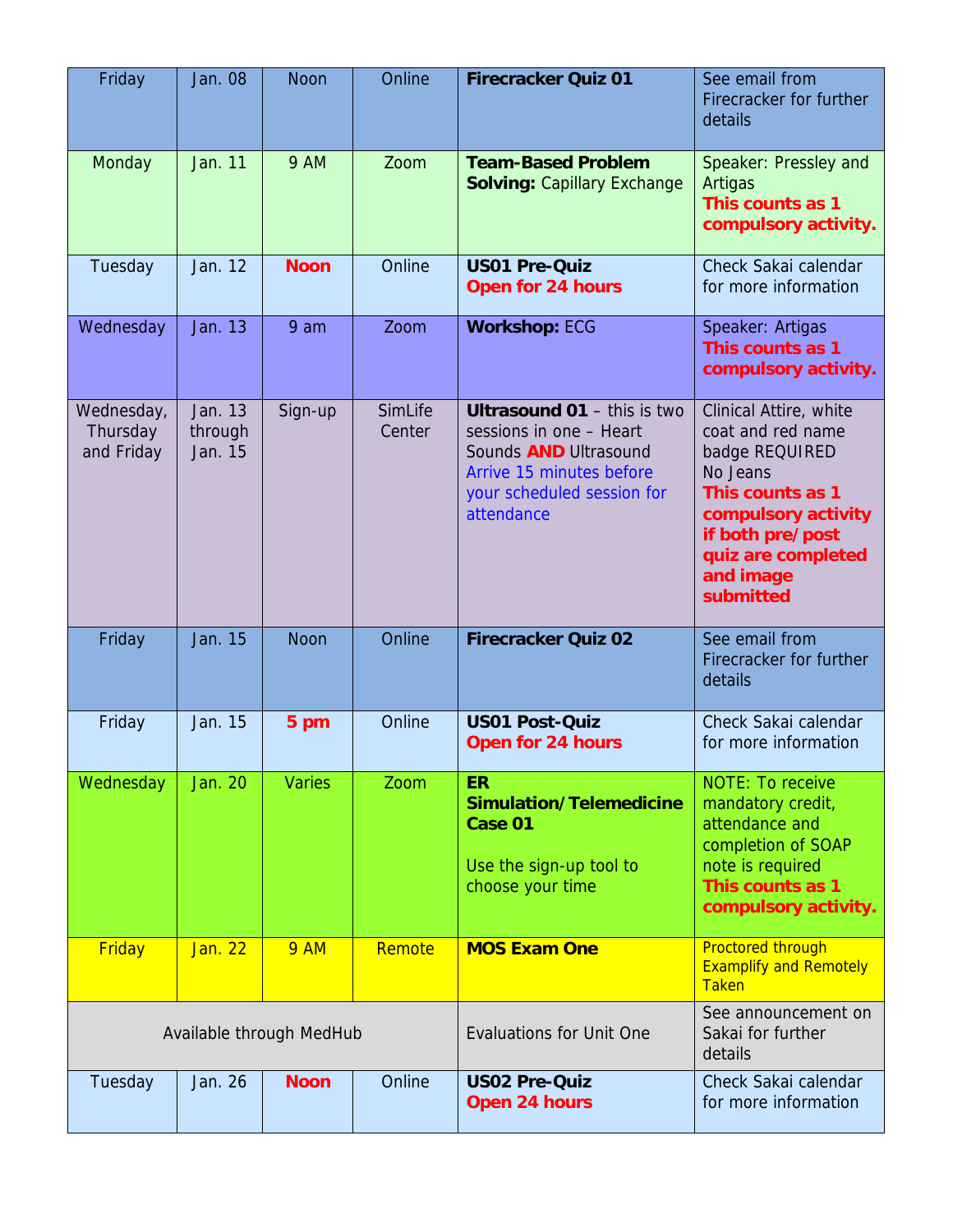| Wednesday,<br>Thursday<br><b>OR</b><br>Friday | Jan. 27<br>through<br>Jan. 29 | Varies                            | SimLife<br>Center                  | <b>Renal Ultrasound 02</b><br>Use the sign-up tool to<br>choose your time                                                                  | <b>Clinical Attire including</b><br>white coat, red name<br>badge REQUIRED<br>This counts as 1<br>compulsory activity<br>if both pre/post<br>quiz are completed<br>and image<br>submitted |
|-----------------------------------------------|-------------------------------|-----------------------------------|------------------------------------|--------------------------------------------------------------------------------------------------------------------------------------------|-------------------------------------------------------------------------------------------------------------------------------------------------------------------------------------------|
| Thursday                                      | Jan. 28                       | 11 am                             | <b>ACB100</b><br><b>Or</b><br>Zoom | <b>Clinical Skills: Acute</b><br>Kidney Injury                                                                                             | Speaker: Aristimuno<br>This counts as 1<br>compulsory activity.                                                                                                                           |
| Friday                                        | Jan. 29                       | <b>Noon</b>                       | Online                             | <b>Firecracker Quiz 03</b>                                                                                                                 | See email from<br>Firecracker for further<br>details                                                                                                                                      |
| Friday                                        | Jan. 29                       | 5 pm                              | Online                             | <b>US02 Post-Quiz</b><br><b>Open for 24 hours</b>                                                                                          | Check Sakai calendar<br>for more information                                                                                                                                              |
| Wednesday                                     | Feb. 03                       | <b>Varies</b>                     | Zoom                               | <b>ER</b><br><b>Simulation/Telemedicine</b><br>Case 02<br>Use the sign-up tool to<br>choose your time                                      | <b>NOTE: To receive</b><br>mandatory credit,<br>attendance and<br>completion of SOAP<br>note is required<br>This counts as 1<br>compulsory activity.                                      |
| Wednesday                                     | <b>Feb. 03</b>                | $1:30$ PM                         | <b>Various</b>                     | <b>Combined P3 and MOS</b><br><b>Session</b>                                                                                               | See P3/Doc block on<br>Sakai for further<br>details                                                                                                                                       |
| Friday                                        | Feb. 05                       | <b>Noon</b>                       | Online                             | <b>Firecracker Quiz 04</b>                                                                                                                 | See email from<br>Firecracker for further<br>details                                                                                                                                      |
| Monday<br>Tuesday                             | <b>Feb. 08</b><br>Feb. 09     | <b>Varies</b><br>10 <sub>am</sub> | Zoom<br><b>ACB100</b>              | <b>ER</b><br><b>Simulation/Telemedicine</b><br>Case 03<br>Use the sign-up tool to<br>choose your time<br><b>Clinical Skills: Pulmonary</b> | <b>NOTE: To receive</b><br>mandatory credit,<br>attendance and<br>completion of SOAP<br>note is required<br>This counts as 1<br>compulsory activity.<br>Speaker: Nugent                   |
|                                               |                               |                                   | <b>Or</b><br>Zoom                  | <b>Function Tests</b>                                                                                                                      | This counts as 1<br>compulsory activity.                                                                                                                                                  |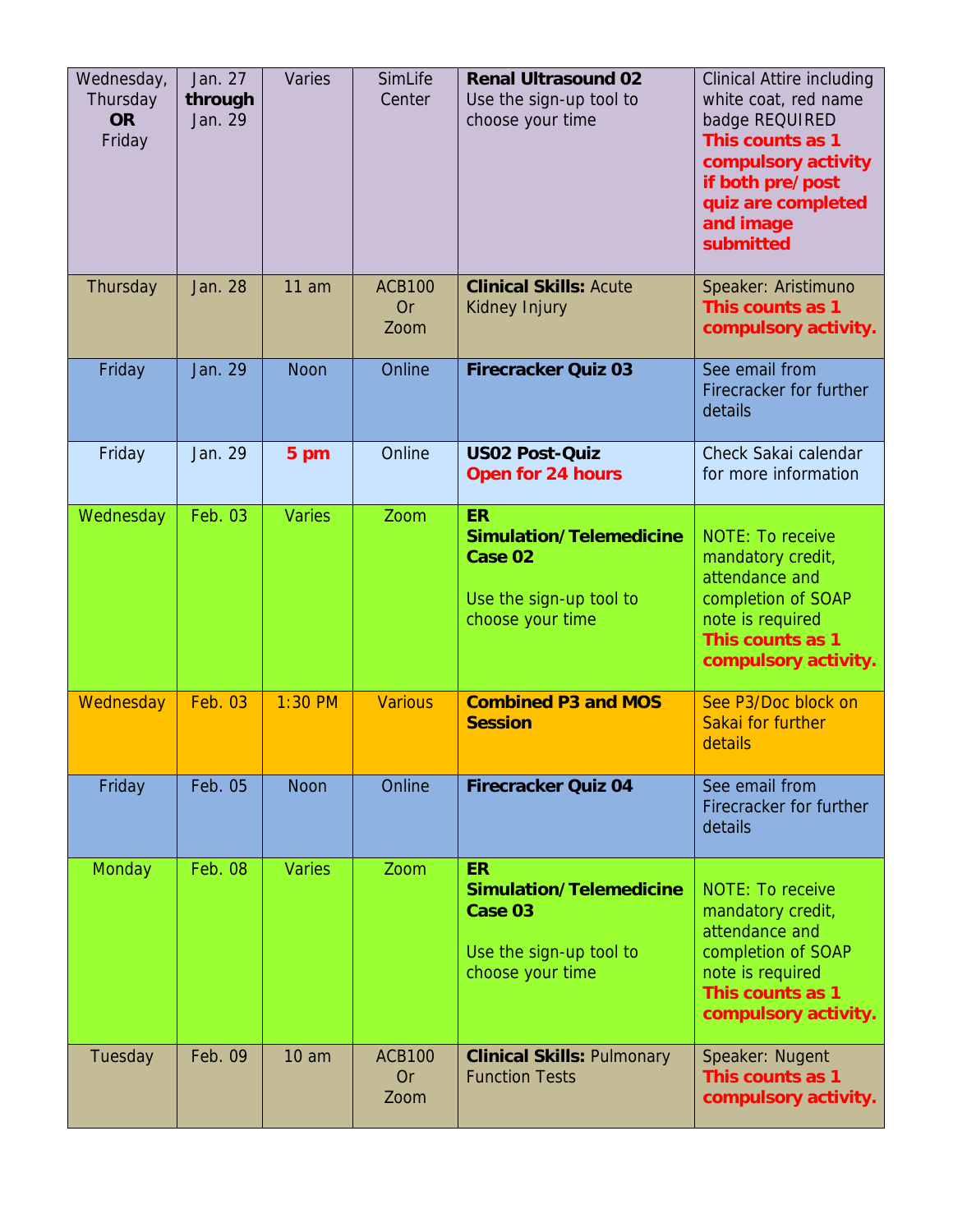| Wednesday                | Feb. 10        | 10 <sub>am</sub>         | <b>ACB100</b><br><b>Or</b><br>Zoom | <b>Clinical Skills: Integration</b>                                                                   | Speaker: Mitchell<br>This counts as 1<br>compulsory activity.                                                                                        |
|--------------------------|----------------|--------------------------|------------------------------------|-------------------------------------------------------------------------------------------------------|------------------------------------------------------------------------------------------------------------------------------------------------------|
| Friday                   | <b>Feb. 12</b> | <b>9 AM</b>              | Remote                             | <b>MOS Exam Two</b>                                                                                   | <b>Proctored through</b><br><b>Examplify and Remotely</b><br><b>Taken</b>                                                                            |
|                          |                | Available through MedHub |                                    | <b>Completion of Evaluations</b><br>for Unit Two                                                      | See announcement on<br>Sakai for further<br>details                                                                                                  |
| Friday                   | Feb. 21        | <b>Noon</b>              | Online                             | <b>Firecracker Quiz 05</b>                                                                            | See email from<br>Firecracker for further<br>details                                                                                                 |
| Monday                   | Feb. 22        | <b>Varies</b>            | Zoom                               | <b>ER</b><br><b>Simulation/Telemedicine</b><br>Case 04<br>Use the sign-up tool to<br>choose your time | <b>NOTE: To receive</b><br>mandatory credit,<br>attendance and<br>completion of SOAP<br>note is required<br>This counts as 1<br>compulsory activity. |
| Tuesday                  | Feb. 23        | 9 am                     | <b>ACB100</b><br><b>Or</b><br>Zoom | <b>Clinical Skills: GI</b>                                                                            | Speaker: Grisham<br>This counts as 1<br>compulsory activity.                                                                                         |
| Friday                   | <b>Feb. 26</b> | 10 <sub>am</sub>         | <b>ACB100</b><br><b>Or</b><br>Zoom | <b>Clinical Skills: Diabetes</b>                                                                      | Speaker: Edwards<br>This counts as 1<br>compulsory activity.                                                                                         |
| Friday                   | Feb. 26        | <b>Noon</b>              | Online                             | <b>Firecracker Quiz 06</b>                                                                            | See email from<br>Firecracker for further<br>details                                                                                                 |
| Wednesday                | Mar. 03        | <b>Varies</b>            | Zoom                               | <b>ER</b><br>Simulation/Telemedicine<br>Case 05<br>Use the sign-up tool to<br>choose your time        | <b>NOTE: To receive</b><br>mandatory credit,<br>attendance and<br>completion of SOAP<br>note is required<br>This counts as 1<br>compulsory activity. |
| Friday                   | <b>Mar. 05</b> | <b>9 AM</b>              | Remote                             | <b>MOS Exam Three</b>                                                                                 | <b>Proctored through</b><br><b>Examplify and Remotely</b><br><b>Taken</b>                                                                            |
| Available through MedHub |                |                          |                                    | <b>Completion of Evaluations</b><br>for Unit Three                                                    | See announcement on<br>Sakai for further<br>details                                                                                                  |